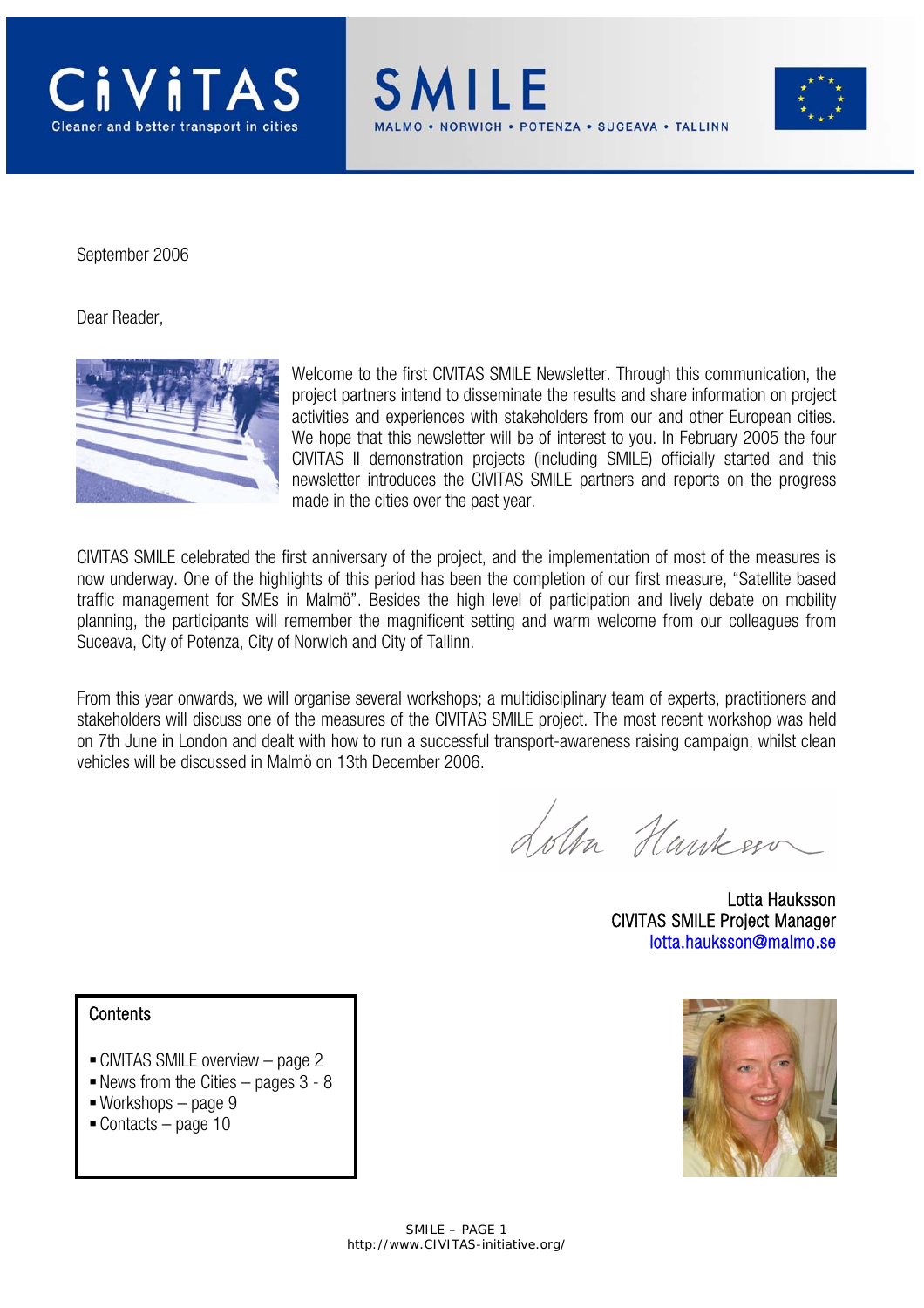





# **The Initiative for cleaner and better transport in cities CIVITAS – A European approach**

CIVITAS - cleaner and better transport in cities - stands for CIty– VITAlity–Sustainability. With the CIVITAS Initiative, the European Commission aims to generate a decisive breakthrough by supporting and evaluating the implementation of ambitious integrated sustainable urban transport strategies that should make a real difference to the welfare of European citizens.

The Initiative supports 8 projects involving 36 cities. In addition, more than 80 other cities are members of the CIVITAS Forum that provides a platform for the exchange of best practice, ideas and experiences. Find more information on the CIVITAS Initiative and on all projects at http://www.CIVITAS-initiative.org/

The CIVITAS objectives are:

- to promote and implement sustainable, clean and (energy) efficient urban transport measures;
- to implement integrated packages of technology and policy measures in the field of energy and transport in 8 categories of measures;
- to build up critical mass and markets for innovation.

# **Sustainable urban transport for the Europe of tomorrow SMILE – Bringing CIVITAS onto the road**

CIVITAS SMILE provides the strategy to combine a set of measures to develop an intelligent, sustainable and intermodal city transport system, making it possible to live an active life independently of private car use and ownership.

The project addresses these issues by promoting bio-fuels, clean vehicles and intelligent travel from door to door in order to improve urban air quality, safety and security and increase the quality of life and health of all citizens, irrespective of social status or gender. The cities will work together to demonstrate and evaluate what is required to ensure the rapid deployment and take-off of clean urban transport systems in cities in the EU.

The objectives of CIVITAS SMILE are to improve urban air quality, create a sustainable, safe and flexible traffic system that improves the quality of life in two leading cities, Malmö (Sweden) and Norwich (UK), and in three follower sites, Tallinn (Estonia), Suceava (Romania) and Potenza (Italy). It will reverse the current trend of increased use and ownership of cars by promoting sustainable alternatives and stimulating efficient and clean city distribution of goods. CIVITAS SMILE brings together 30 partners in total who will implement 51 demonstration measures, which will reduce damaging emissions from city traffic. In the long run it aims to create a modal shift towards public transport, cycling and carsharing.

The measures are divided into 8 work packages following the policies of the CIVITAS programme. The measures in CIVITAS SMILE are expected to have a significant impact in solving the problems of:

- dependency on fossil fuels
- competitiveness of clean vehicles and alternative fuels
- congestion in urban areas
- deteriorating environmental quality in the cities, i.e. air and noise
- security in the city
- social inclusion and equal opportunities
- road safety
- economic efficiency and competitiveness of the cities
- fall in the modal share of public transport

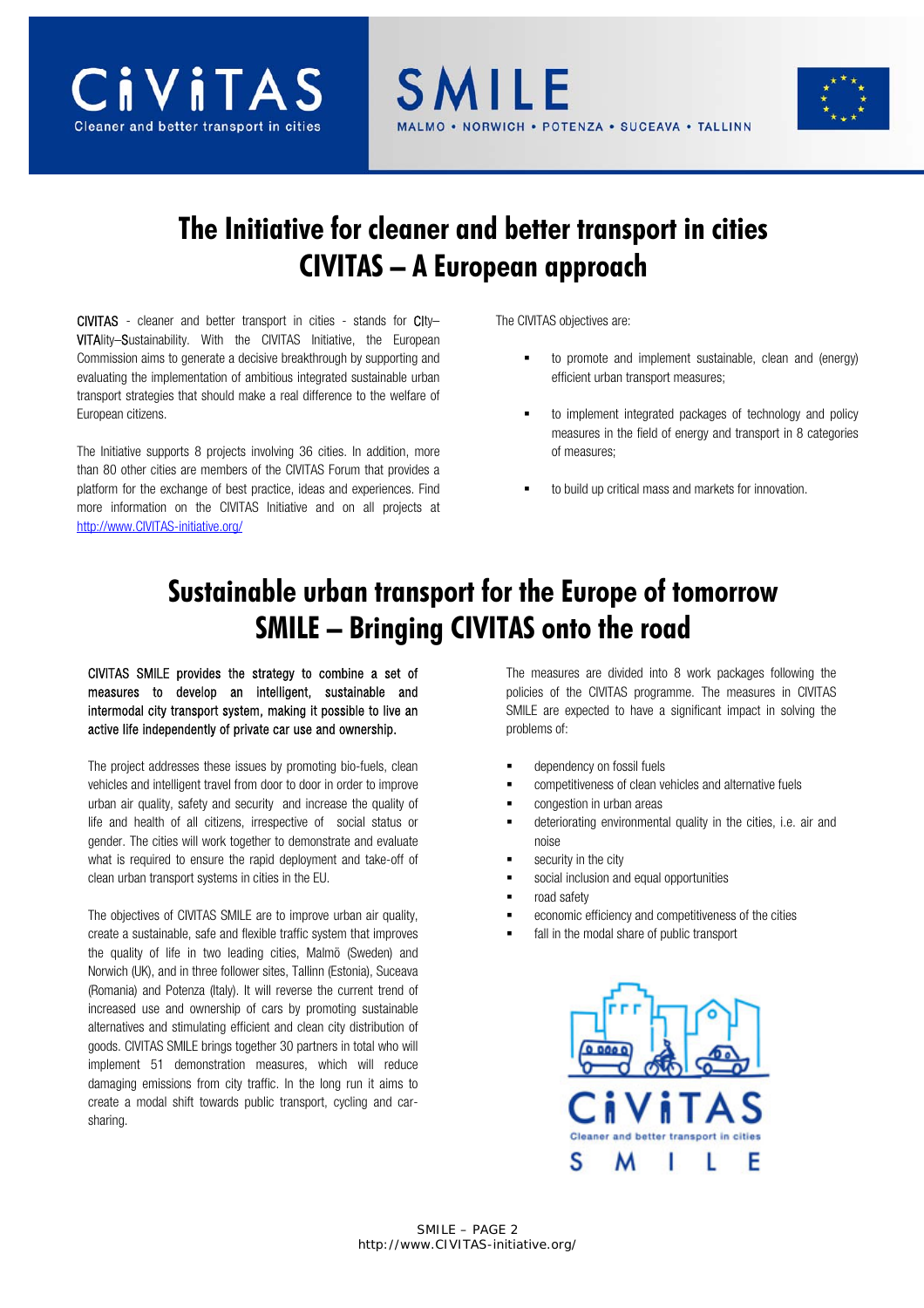



# **News from the cities**

SMILE



#### **Malmö - The Traffic: The Environment**

As part of the CIVITAS SMILE project the Traffic Environment Section (Streets and Parks Department), Malmö has produced a handbook and film to encourage local companies in their efforts to adopt sustainable transport solutions. The handbook is called "Environmentally sustainable transport and travelling - a guide for companies" and the film goes under the name "Malmö: The Traffic, The Environment".

**VORWICH • POTENZA • SUCEAVA • TALLINN** 

The Traffic Environment Section actively works towards more sustainable solutions in the urban environment, where companies realise that these solutions will help them save or make money. ".....it feels very good and important that we can have a dialogue, that we can help each other to find solutions that will change the way we think, act and travel" commented Peter Joelsson, Administrative Executive at Sigma Exallon AB.

The city of Malmö has been working actively on this for over 5 years. To a certain extent, it is necessary to change people's behaviour before they carry out/plan their journeys. This could be achieved through including new distribution routes, transport planning or the procurement of vehicles and transports.



Both the handbook and the 10-minute film gather solutions, ideas and methods that companies can use and work with. It can be seen as a "toolbox" of suggestions, covering car pools, alternative fuels, driver training and public transport, as well as examples of City of Malmö good practice from other companies and how they have used different solutions.

#### **Tallinn and Malmö working jointly together towards tomorrow's public transport**



Within CIVITAS SMILE, Tallinn and Malmö follow each other's measures to exchange experiences and to avoid each other's mistakes. To achieve this, measure leaders from the different projects meet up several times during the project to exchange information. At the end of April 2006 the first "Training session" was arranged when four people from Tallinn Transport and Tallinn Bus Company Department visited Malmö to discuss public transport procurement. Tallinn is currently in the process of purchasing about 500 buses and needed to look at procedures and experiences in Malmö to facilitate their task.

During the day Krister Nordland and Henrik Holst, both from the Malmö public transport company, Skånetrafiken, described the procurement process they have been participating in and how to avoid

the pitfalls. Tallinn in particular was very interested in the traffic signal priority system and also the real time information system that have been installed in Malmö.



In the afternoon everyone used a one-day bus ticket to try out Malmö's public transport system. There were opportunities to see the real time information system in action and also the new voice information system that has been installed to help people with disabilities. Photo credit: Daniel Nilsson

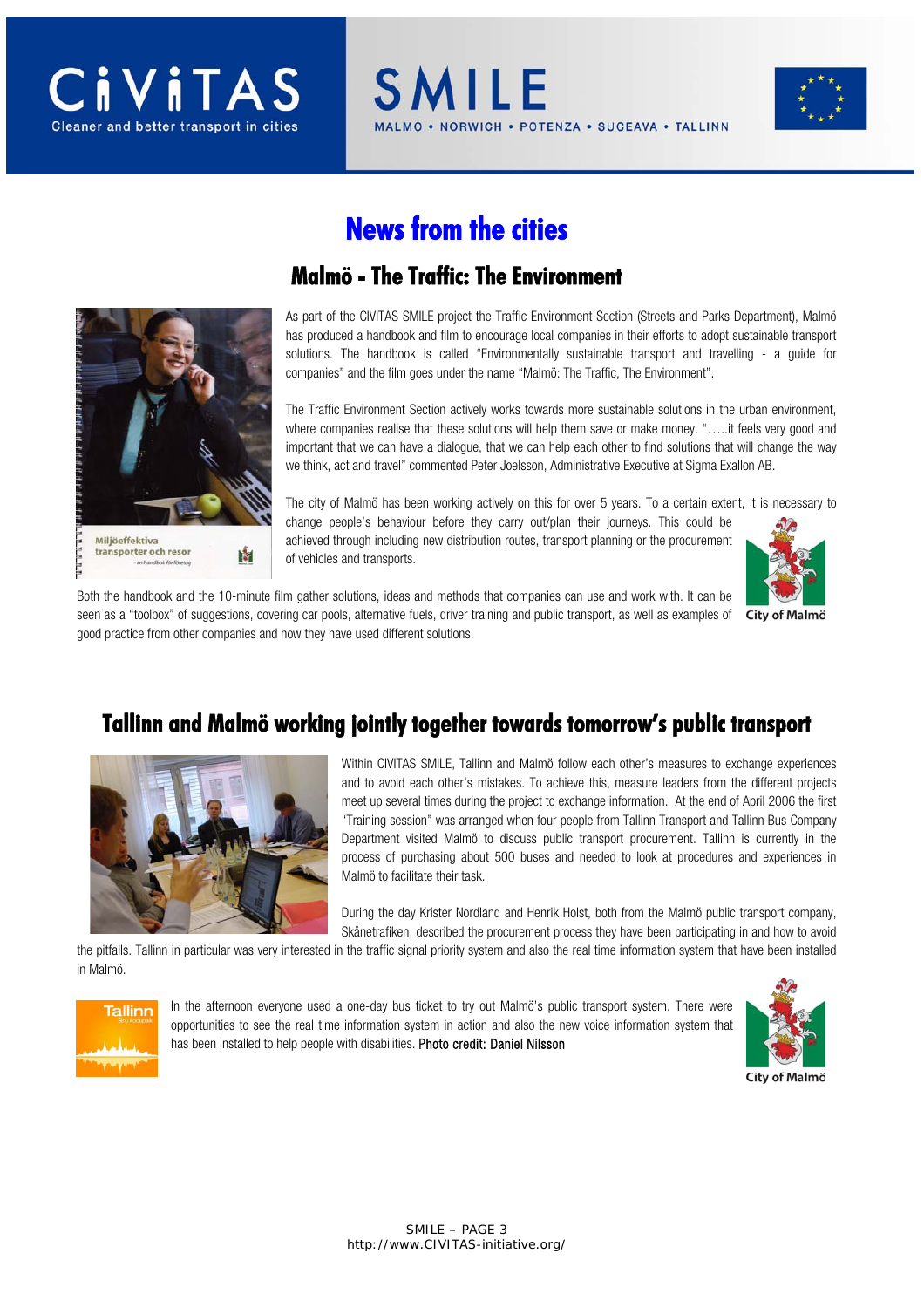# **CiviTA** Cleaner and better transport in cities



#### **Malmö LBC wins award for security, quality and environment through CIVITAS SMILE**



The city of Malmö and Malmö Lorry Central, LBC, cooperate in the CIVITAS SMILE project, focusing on the creation of a better traffic environment in Malmö, Sweden. In April 2006 Malmö LBC were presented the first Lorry Central award in Sweden for their ambitious work in security, quality and environment. The award was given to Malmö LBC since they achieved the highest possible ranking in the Trygg-Hansas security survey and have managed to decrease fuel consumption by 17% per vehicle.

"This award is evidence that our work has reaped results. We have managed to

decrease our freight and environmental damages radically. We're very proud of our work and we will continue to strive towards a more secure and cleaner traffic environment", says Peter Willborg, head of environment and quality at Malmö LBC.



Within the CIVITAS SMILE project, Malmö LBC will train all their drivers in heavy goods eco driving. So far they have trained 70 of their drivers and the results have been very positive. Photo credit: LBC



## **Norwich Street Ticketing**

Norfolk County Council have introduced fourteen brand new state-of-the-art touch screen Ticket Vending Machines (TVMs) at key locations throughout Norwich to improve the efficiency of bus services by reducing the time taken to pick up passengers at busy bus stops.

TVMs in the City Centre, at the Norfolk & Norwich University Hospital, and at the University of East Anglia allow bus users to buy tickets for services operated by First, Anglian Coaches, and Konectbus in the Norwich area, and other popular destinations throughout Norfolk. Tickets for foot passengers using the Norwich Park & Ride bus services are also available from the machines.

Passengers who have bought their ticket from one of the machines simply show it to the driver as they board. The machines accept coins and notes and also give change, but the next phase of the project will upgrade the machines to allow passengers to buy higher value tickets with a credit or debit card, using 'chip and pin'.

Data about ticket sales is available to the operators, who can use the information to identify patterns of usage and ways in which to encourage further use. Other local operators are looking into making their tickets available through the TVM network.



### **Priority System and Passenger Information System Tender Delays - Tallinn**

In January 2006 Tallinn Transport Department announced a public procurement process for a Public Transport Priority System and a Passenger Information System; it is a joint tender for both measures. Unfortunately, due to protests by some firms that sumitted tender proposals for evaluation, the tender process was delayed. The procurement was carried out using a negotiated tendering procedure with prior publication of the tender notice.

The deadline for proposals was the beginning of February 2006. Seven proposals were received by that deadline. During February Tallinn Transportation Department carried out qualification of the received proposals. Several of them were judged to be ineligible, which means they did not meet the requirements set out in the tender notice and tender documentation. That decision was appealed in the Estonian Public Procurement Office. The new deadline for proposals was early August 2006.

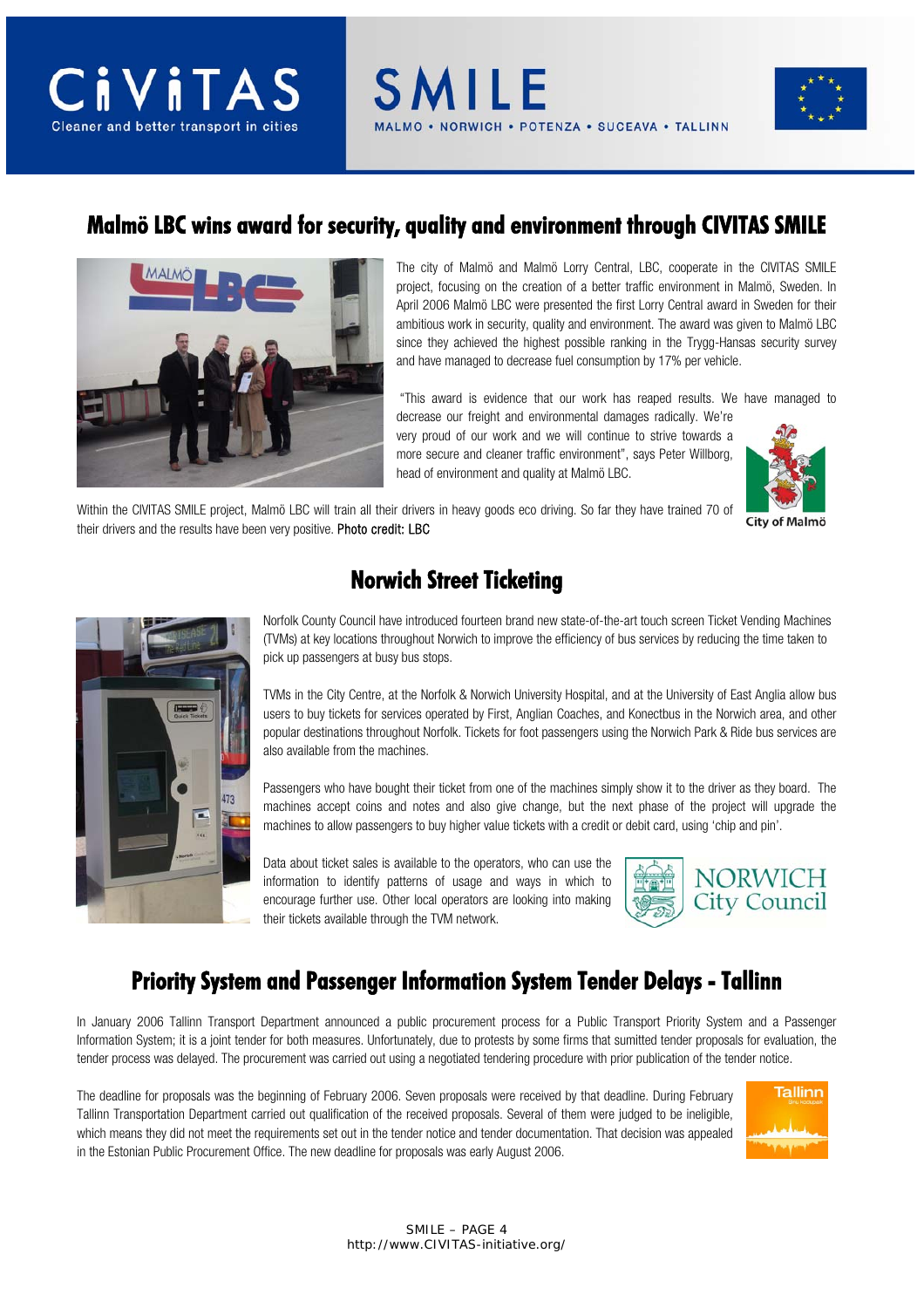#### **Timetables by Text - Norwich**

**SMILE** 

**NEED BUS TIMES?** IUST SENŪ A TEXT! Bus stop codes can be found on many bus stops, on w.traveline.org.uk and by calling Traveline on 0870 608 2 608

Bus passengers in Norfolk are now able to request timetable information at any time, any place, simply by texting the number of the bus stop they want to travel from. Following the success of a trial in Norwich last year, timetable information is to be made available for bus stops right across the county. All passengers have to do is text the code of their bus stop to the traveline number 84268 to receive back the next departure times of buses from that stop. The message sent is charged at the normal network provider charge rates and the returned text is free.

**IORWICH • POTENZA • SUCEAVA • TALLINN** 

The service is being launched by Norfolk, Suffolk and Cambridgeshire County Councils on behalf of the East Anglia branch of traveline, a national organisation funded by the three authorities to provide travel information for the counties and local bus operators. Passengers can find out the codes in a number of different ways. They already appear on

special flags at a large number of bus stops in Norfolk and will be seen on more and more of the county's 12,000 stops over the coming months. Codes are also available via the traveline website (http://www.travelineeastanglia.org.uk/smslookup.html), where passengers can see a list of the whole region's bus stop codes, or by telephoning 0870 608 2 608. Mary Richards, Customer Services Manager for Planning and Transportation at Norfolk County Council, said: "Passengers can store the code for the stop nearest to their home or the one they use to get to work, school or college on their mobile

phone. It's great news for people who need to get timetable information on the move and for mobile phone users who find this the most convenient way to find out about bus times. The service is especially useful in a county like Norfolk, which has many rural stops. It provides an additional source of information and therefore addresses the main excuse people give for not using public transport when it is a practical alternative to the car."



#### **Fewer bus routes, more departures - Malmö**

IIn June 2005 Skånetrafiken launched a totally new bus route system in Malmö, creating a simpler system with only eight main routes and a lot more departures. With the new system travellers can leave the timetable at home, because the bus is always only a few minutes away. The new bus route system did not come as a surprise to the citizens of Malmö. Before the new bus route system was launched advertising campaign targeted Malmö's citizens in different housing areas with letters and press advertisements. The personal letters sent out to residents in different housing areas contained information related to their special bus routes and through evaluation Malmö could see that this had a significant effect. On the first day of the new bus routes system information staff were available at key points in Malmö, says Anna Bertram, Head of Market and Communications at Skånetrafiken. Before the changes to the bus route system there were a large number of different bus routes, some





going along the same route at the beginning and splitting up at the end of the route and vice versa. The main aim of the new bus route system was to make the bus routes easier to understand and thereby encouraging more passengers to use the buses. By running the new main bus routes as straight as possible between the big transportation goals in the city centre and the main housing areas, a smoother and faster system has been created. To reach the remoter parts of Malmö the eight main bus routes were accompanied by six "plus" bus routes that serve the areas between the other routes and housing areas. Directly after the new bus route system was introduced the numbers of passengers did not rise as much as Skånetrafiken had wanted. However, during January 2006 there has been quite a high increase in passengers which makes the prognosis for the future good. Photo credit: Kasper Dudzik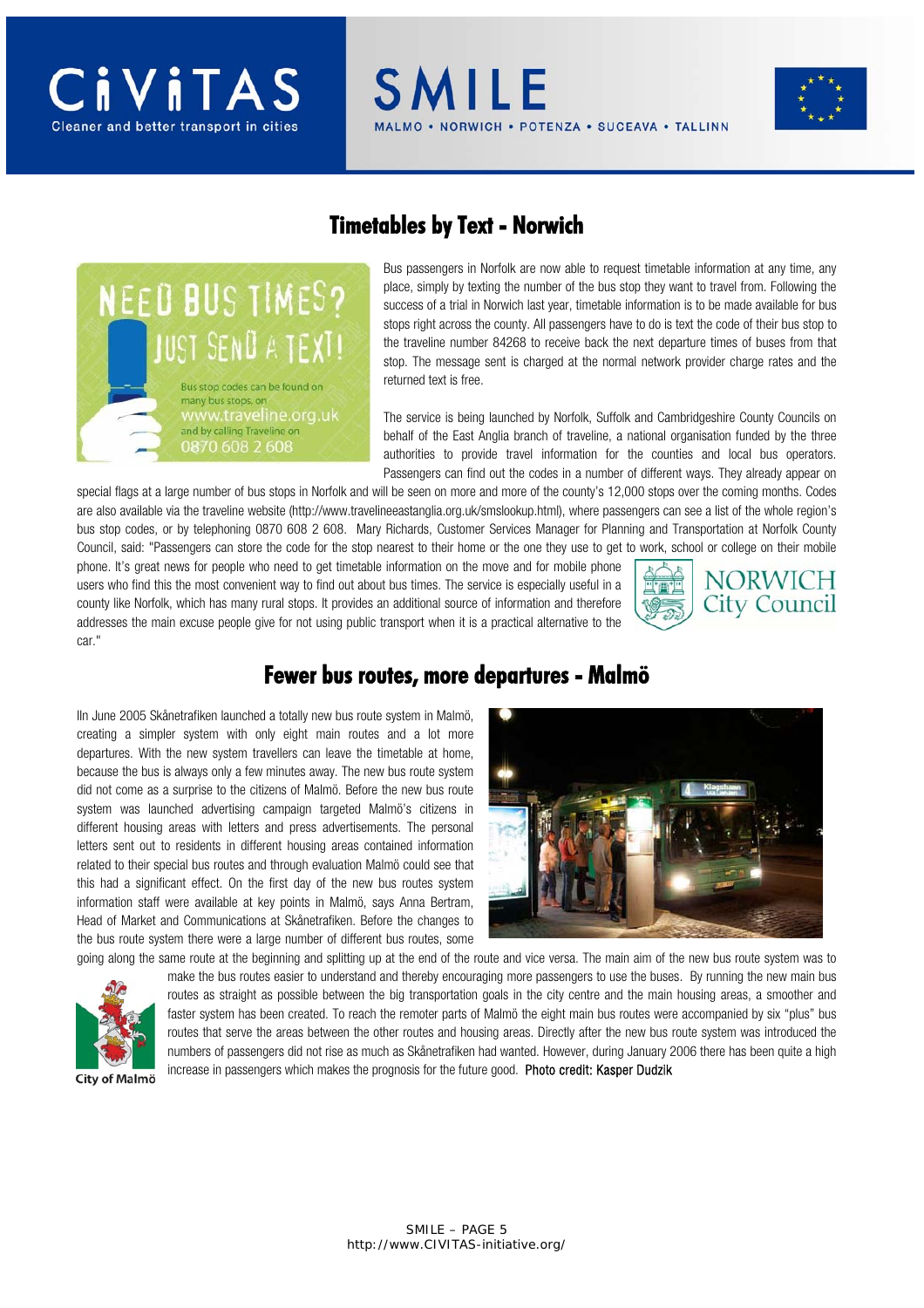



### **"Famous people who have been cycling in Malmö"**

**SMILE** 



"Famous people who have been cycling in Malmö" was published in 2005. This booklet is part of a "more cycling campaign" launched during 2005 as a preface to the CIVITAS SMILE project in Malmö. Malmö is a city where distances are less important when choosing transportation mode but where habit, traditions and image play an important role.

ORWICH . POTENZA . SUCEAVA . TALLINN

The ambition is to increase the overall use of bicycles from 24% of the modal split to 30-40% by the year 2008. One way of doing this is via infrastructure improvements such as new bicycle routes, improved signposts and signalling systems or other ways such as improving bicycle parking so people can leave their bicycles and use other transport modes.

Through various campaigns the citizens in Malmö have been informed about the importance of exercise as a reason to cycle more often, as well as the positive impact this has on the environment. The aim of the latest campaign was to

stimulate peoples' imagination and curiosity. The booklet was distributed for free to all citizens in Malmö aged between 25 and 34 years old. After the launch, the first bicycle barometer in the city centre was installed. The barometer is part of the CIVITAS SMILE project and has an electronic display showing people how many people have passed by every day. Next to the barometer you can also pump up your tyres when needed. The number of bicycles that pass over a 24 hour period is displayed. The statistics of the number of cyclists is then displayed in one column next to another one showing the number from previous years. A second barometer was launched in spring 2006. Since the initiative began, media attention and interest from the public has been high. The overall statistics in Malmö in terms of cyclists is constantly increasing even if the results from the barometer itself are too early to ascertain. Photo credit: City of Malmö



### **Civilised and sustainable public transport for a growing community - Suceava**



The City of Suceava is facing new challenges: the demand for transport is an increasing phenomenon in a society that is speeding up economic development and social change, in order to become an integrated European city. As a response to this demand, the Municipality of Suceava has taken important steps to improve public transport and maximize its usage. During the first year of CIVITAS SMILE, Suceava City has made significant progress. In addition to soft measures implemented to influence behavioural patterns and transport demand, Suceava has begun to develop a set of interrelated strategies that will bring about an intelligent, sustainable and intermodal city transport system enabling its citizens to lead an active life, independently of private car use and ownership.

With this in mind, in 2005 Suceava City Council took over the administration of the former State

Public Transport Company (SPTC), which became known afterwards as the Local Public Transport Company (LPTC). They are modernizing it and making it profitable in order to better serve the needs of passengers. Determined to make the city a nicer place to live the City Hall, along with the newly formed LPTC, is reducing the number of vehicles running in the city, establishing main routes that are operated by the LPTC and secondary routes operated by a limited number of private mini-buses. They are now also compatible with the new safety regulations. In July 2006, four out of the eight routes became eco-routes.

The bus fleet is also being made more environmentally friendly as well: the first set of 15 buses produced by IRISBUS-IVECO in France, equipped with Euro3 engines, is now in operation. With a capacity of 107 people they have a modern passengers' security system and electronic panels to provide variable message information. They are also more comfortable for passengers. In May 2006 a bidding process was organised to purchase further buses: this time, the process will be much quicker, due to the valuable experience gained from the first contract. Suceava is also busy promoting the new buses and has designed a leaflet to inform citizens about them and for them to understand the changes that a project such as CIVITAS SMILE can bring about in their daily lives. Suceava will also evaluate the new buses by monitoring their patronage and customer satisfaction.

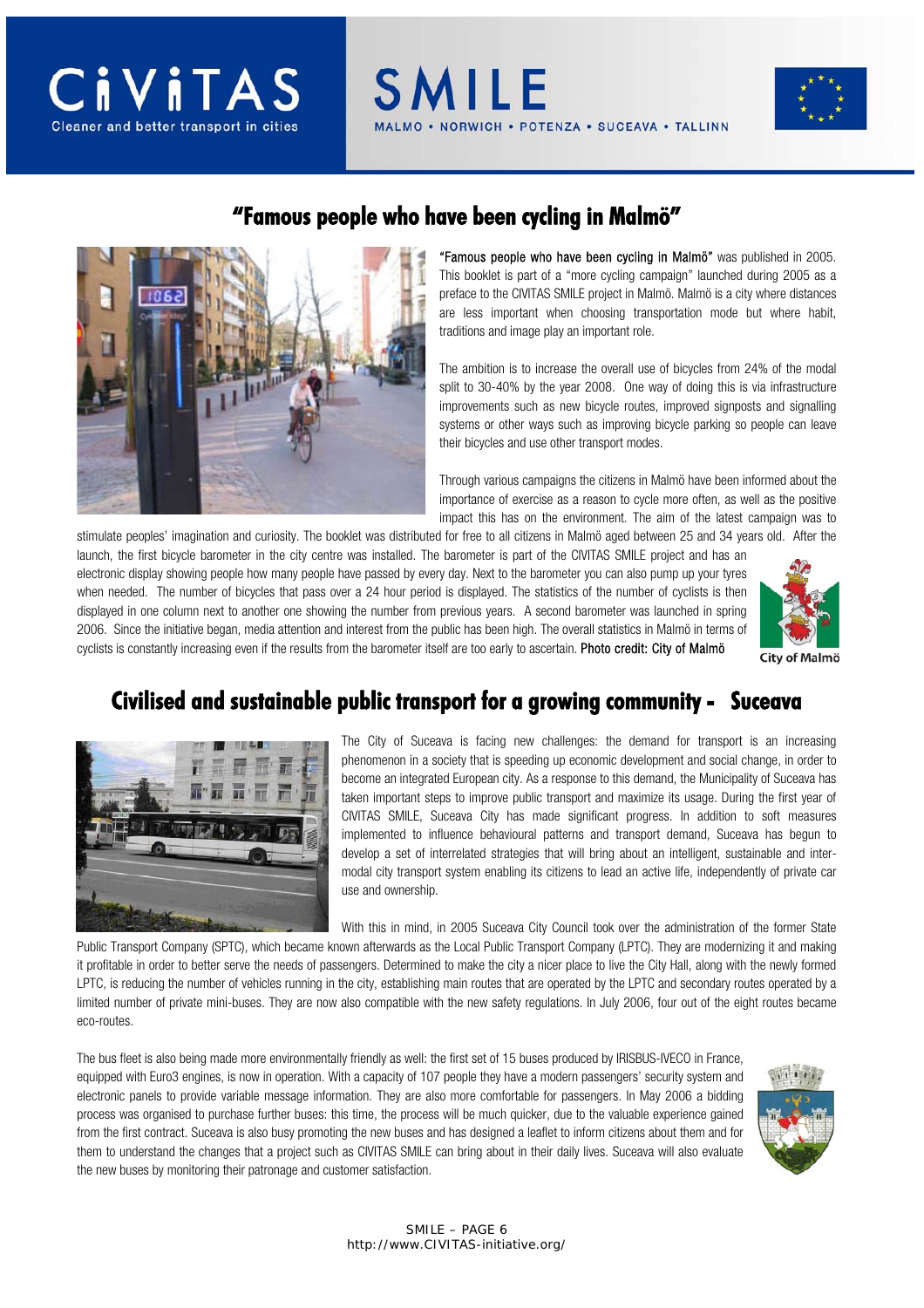



#### **Changing a habit before it's too late – Malmö**

SMILE

The City of Malmö has tried out a new way of raising awareness regarding travel habits by giving people who have recently moved to Malmö information on sustainable transport alternatives. The idea behind the pilot project in Malmö was to inform new residents about the sustainable transport alternatives before they had a chance to form other transportation habits. About 1500 households received a personal letter about two weeks after they had moved into their new home town. The letter described how they, as new residents could travel in a sustainable manner by bus, train, bike or on foot. Two weeks later everyone was contacted by telephone and had a short and informal chat about their everyday travel needs and if there were any possibilities to switch car trips to bus or bike. Over 50 percent of the target group was contacted. Finally they were sent an information pack relating to their personal transportation needs. For example a bicycle map of Malmö or a personal timetable for the local bus.

**VORWICH • POTENZA • SUCEAVA • TALLINN** 

Around 95% of the target group wanted and accepted the transport advice by phone and almost as many found it very positive and wanted more information. Many of the new residents had already quite sustainable travel habits and needed encouragement rather than information, but of those who were using their car on a daily basis as many as 41% said that the advice had changed their way of thinking about travelling. About 15% of the daily car users said that they have changed some of their most common travel patterns. Photo credit: Mats Persson



City of Malmö

### **Automatic Passenger Counting (APC) System is Installed and Functioning – Tallinn**



The Automatic Passenger Counting (APC) system was installed to 6 TAK buses and 6 TTTK trolley-buses by October 19, 2005 and has been functioning successfully. The APC system consists of infrared sensors placed in the upper panels of the vehicle doors, data logging sensors, GPS receivers, gateways and radio modems. These are installed on 6 TAK (Tallinn Bus Company) buses and 6 TTTK (Tallinn Tram and Trolley-Bus Company) trolley-buses.

A receiver modem connected to a PC is placed in garages. The measured data is transferred to an FTP server. Sensors mounted on doors switch on the registration of vehicle coordinates by GPS and passengers are counted by infrared sensors. On buses with four doors the gateway transfers the measured data from both data loggers by modem to PC.

The APC system is installed by the company RTT AS, with whom Tallinn Transport Department has worked over a few years.

The numbers of passengers are counted on lines and routes which will be equipped with the public transport priority system before and after installing the system. Reduction in travel time for one passenger will be calculated "before" and "after". The reduction of travelling time presents the effect from the use of the priority system. This method to estimate the effect of priority system is innovative in Tallinn.

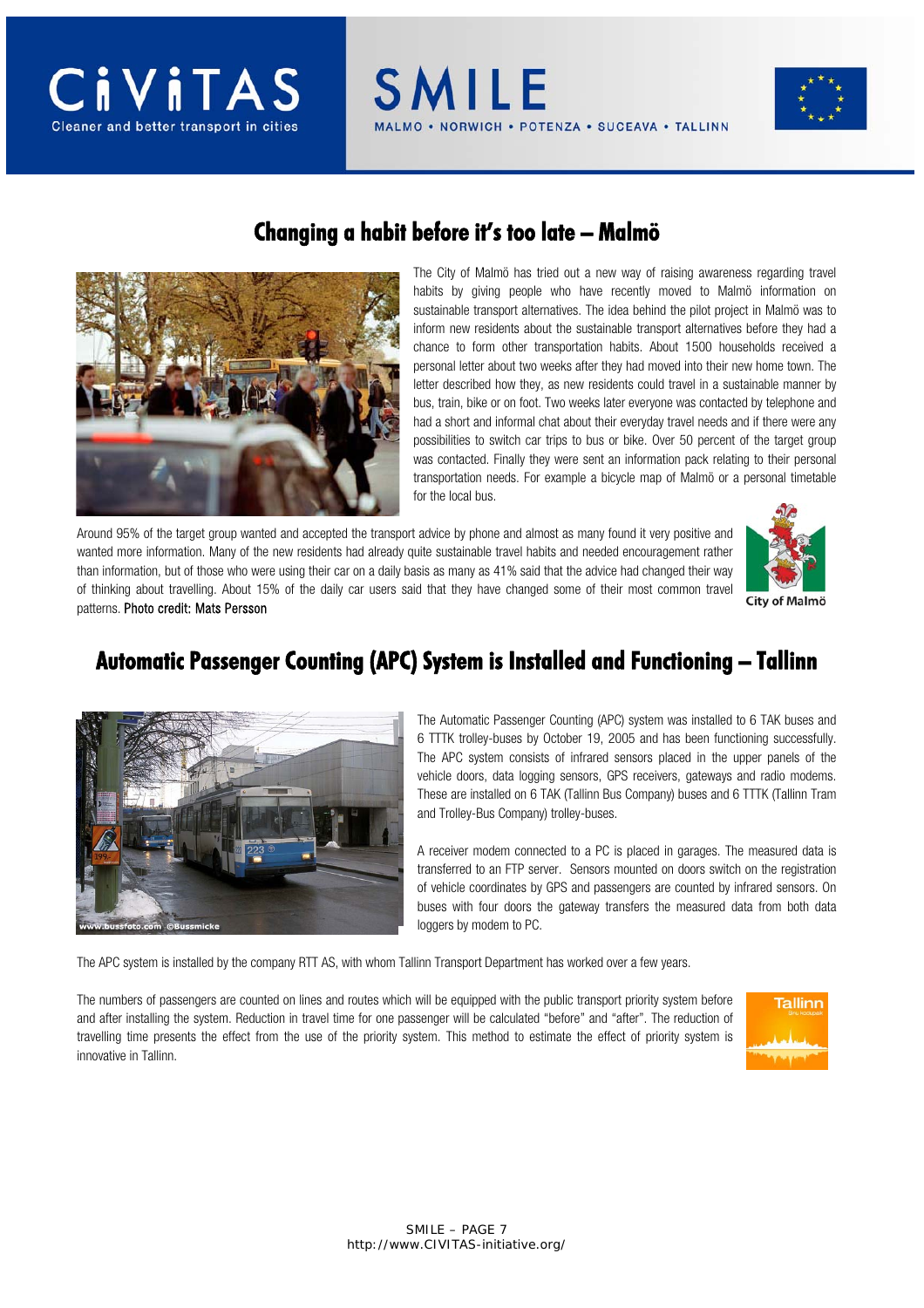

**SMILE** ORWICH . POTENZA . SUCEAVA . TALLINN



#### **GPS systems Saving money and the environment – Malmö**



By using the latest technology a delivery company can radically improve their effectiveness, saving not only money but also the environment. 215 215, a Malmö based delivery company is using the latest GPS technology and has adopted other environmentally friendly actions. The delivery company has focused on providing environmentally friendly transport to its customers.

They have adopted a number of actions such as environmental reports drawn up and signed by all drivers in the company. These reports list where they refuel, the fuel used by the car (ethanol or gas), the type of oil used as well as the type of tyres being used.

The latest of these improvements has been the introduction of the GPS system, which decreases unnecessary driving distances, improves speed and improves the coordination of co-deliveries. Security is also enhanced as the traffic coordinators can direct the deliveries, avoiding traffic jams and other problems. They have improved their work by more than 50% in terms of coordination and timing. Previously traffic coordinators had to keep everything in their head whereas now they control all cars via the computer screen.

The GPS system gives location indications every second which means having full control of all vehicles. All the drivers approve of the system and

enjoy using it. They all have a hand held computer allowing them to view the coming deliveries and the orders are signed off by the customer directly on the computer screen. The old system with papers, copies and signatures is a distant memory today. All employees have also gone through eco-driving training and have internal competitions as to who can drive the furthest without having to refuel. These actions have lowered the company's fuel consumption by 10-15%. Photo credit: Mats Persson 





### **Action in Potenza**

Potenza, aware of the themes of sustainable mobility, wants to make its policies more environmentally friendly within the CIVITAS SMILE project. Potenza plans to set up a Mobility Centre with the support of the main local institutions and companies. Citizens will be involved in different dissemination activities.

Potenza will develop two main actions:

- 1. Carrying out Mobility Management policies;
- 2. Implementation of clean vehicles within the local bus fleet.

Mobility Management policies will include:

- Setting up the Potenza Mobility Centre and Mobility Offices within companies and organization involved in CIVITAS SMILE;
- Establishing a website about mobility in Potenza;
- Introducing two new transport services: "car pooling" and "DRTS" service for people going to the centre from the periphery zones;
- Organising training courses for personnel involved in Mobility Management activities;
- Organising conferences and seminars about sustainable mobility in schools and work places;
- Organising a Mobility Day event in order to involve local citizens and authorities;
- Carrying out two survey campaigns to gather information on the mobility of workers, students and shoppers in Potenza.

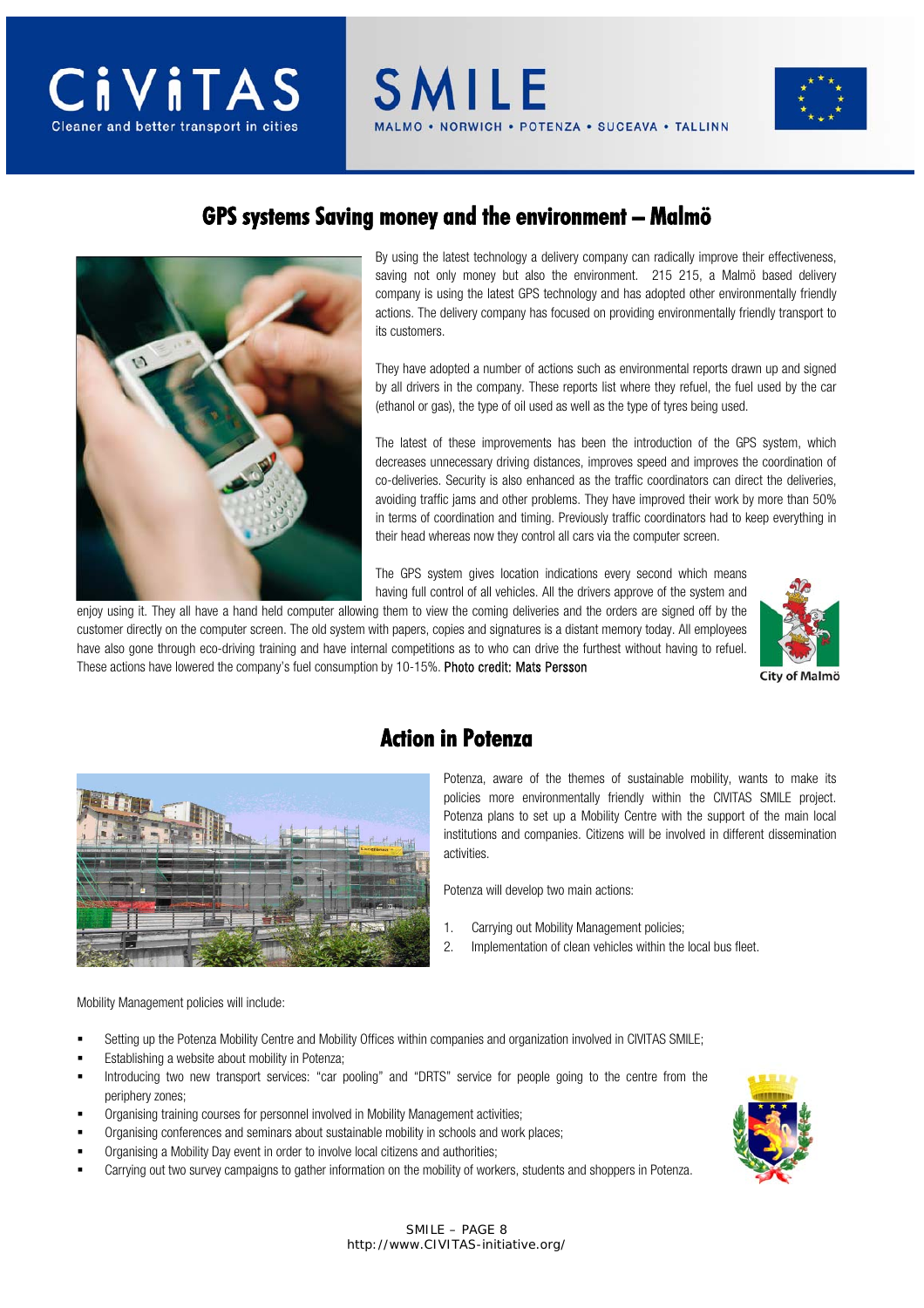

# **CIVITAS SMILE cities attend a workshop on how to run a successful transport awareness raising campaign**

No matter how many new public transport initiatives are implemented, their impact will be minimal if the public is not aware of them and if they are not promoted effectively. With this message in mind, Transport & Travel Research Ltd (the CIVITAS SMILE DET Co-ordinator) organised a training workshop for the CIVITAS SMILE cities on  $7<sup>th</sup>$  June 2006. The target audience were the Local Dissemination Managers for those cities, whose role is to promote the CIVITAS transport initiatives in their cities to their citizens.

The content for the training workshop was based upon the findings of the EU funded project 'TAPESTRY', which had looked at how to carry out successful and effective communication to support and promote sustainable transport policies. The workshop took a practical approach and covered all aspects of carrying out a campaign: planning, targeting the audience, action, delivery and assessment/evaluation. These presentations were based on the guidelines and case studies developed within the TAPESTRY project. The workshop also looked at human psychology; before starting a campaign it is vital to understand people's attitudes and understand the thought processes behind people's decisions. Some of the barriers that prevent people from changing their travel behaviour were also explored.

From the presentations it emerged that it was very important to have the support of local stakeholders and to plan the campaign thoroughly before embarking on it. It is also necessary to set realistic objectives and to target a specific section of the public.

The cities also had the opportunity to share ideas and experiences of promoting new initiatives in public transport in their regions and left the workshop full of ideas for future campaigns. For more information on TAPESTRY, please write to alan.lewis@ttr-ltd.com.